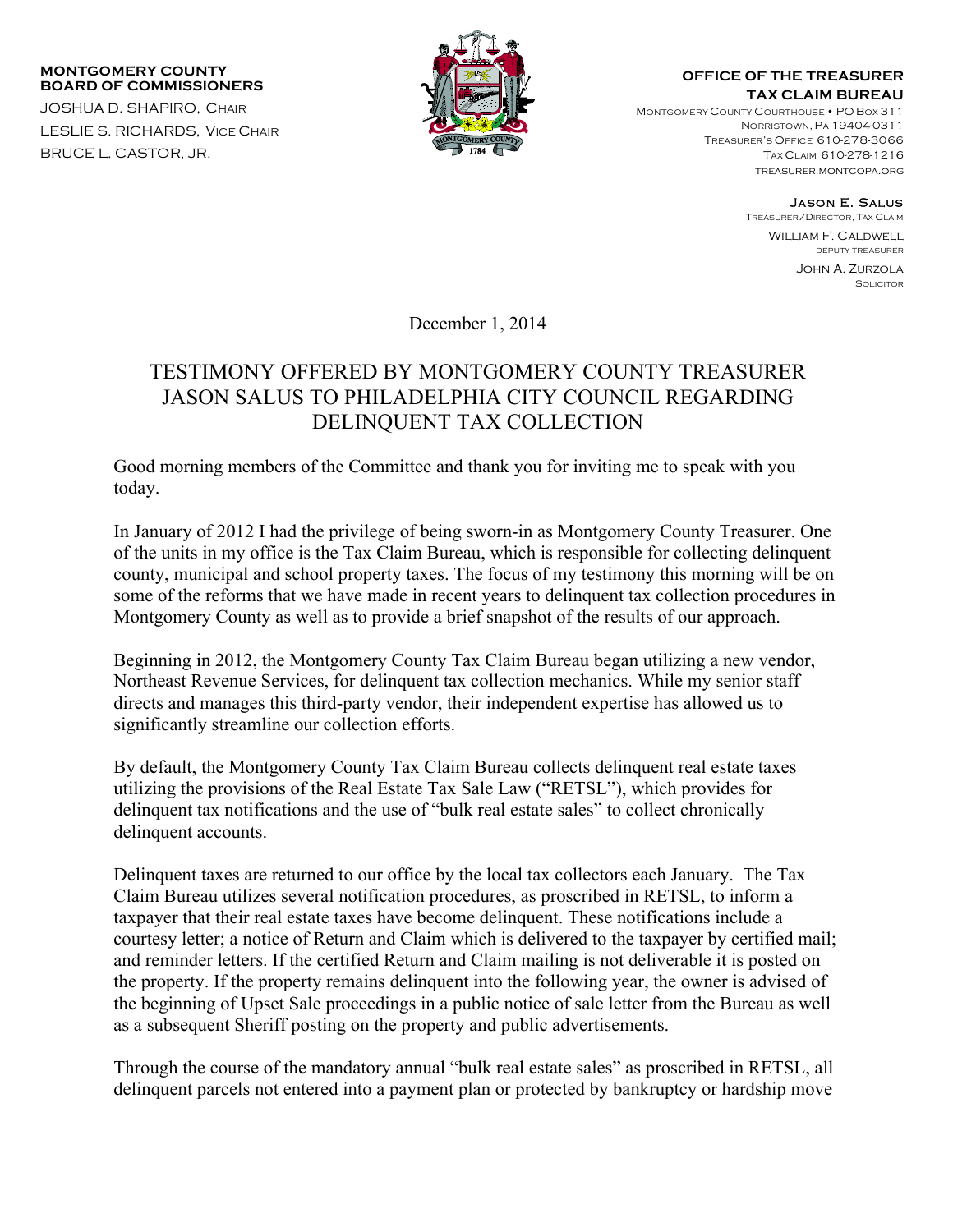to sale within two years of delinquency. The Bulk Sales are a powerful and cost-effective tool and result in uniform enforcement of delinquencies. These sales are conducted in coordination with my office and our third-party collector, not the County Sheriff. Parcels are offered for Upset Sale in the second September after their delinquency (i.e. 2012 taxes were offered for sale in September 2014). The minimum bid for a parcel at Upset Sale is taxes, costs and municipal liens. All other liens remain attached to parcels sold at Upset Sale**. Historically, over eighty (80) percent of parcels listed for Upset Sale make payment or enter into payment plans prior to the date of the sale.**

Parcels exposed but not sold at Upset Sale are then eligible for Private Sale. For these over-thecounter-sales potential buyers may submit a bid to the Tax Claim Bureau. Prior to any Private Sale being finalized all taxing authorities must approve the bid. Private Sale parcels include all liens and encumbrances at time of sale.

The next step is to advertise remaining unsold parcels for a Judicial "Free and Clear" Sale for a minimum bid of costs. The minimum bid at the Free and Clear Sale is much less than the tax balance, but has the effect of getting the property into the hands of a new taxpaying owner. Delinquent taxes, liens and mortgages are divested from the parcel at the time of sale. More valuable properties receiving higher bids will result in recovery of some or all of the delinquent taxes.

Parcels not sold at Free and Clear Sales are transferred to a Repository – similar to a land bank – where prospective buyers can make over-the-counter offers for as little as \$500. While bids over the minimum will be applied to collection costs and tax balances, the main affect is to get these properties into the hands of new owners and back on the tax rolls.

In September 2012, on my recommendation, and supported by findings in the Commonwealth Court case *Pennsylvania Land Title Association v. East Stroudsburg Area School District*, the Montgomery County Commissioners adopted a resolution which would enable the Tax Claim Bureau to use both RETSL, as described above, as well as the Municipal Claims and Tax Liens Act ("MCTLA") concurrently for collection purposes. This followed similar legislation in Berks, Washington and York Counties. In Montgomery County we refer to this as the Hybrid Program.

The MCTLA further incentivizes payment of delinquent balances by passing along the five (5) percent collection charge to the delinquent taxpayer. Therefore, this fixed percentage is now born by the delinquent taxpayer rather than the county, our municipalities and school districts. Additionally, MCTLA also enables the Tax Claim Bureau to file delinquent tax liens with the County Prothonotary if payment is not made. When a lien is filed, a 1% legal fee is assessed on the delinquent balance.

As a result of this unique RETSL-MCTLA hybrid approach, taxing authorities that have opted into our program have realized dramatic improvements in their collection rates as well as reduced collection costs.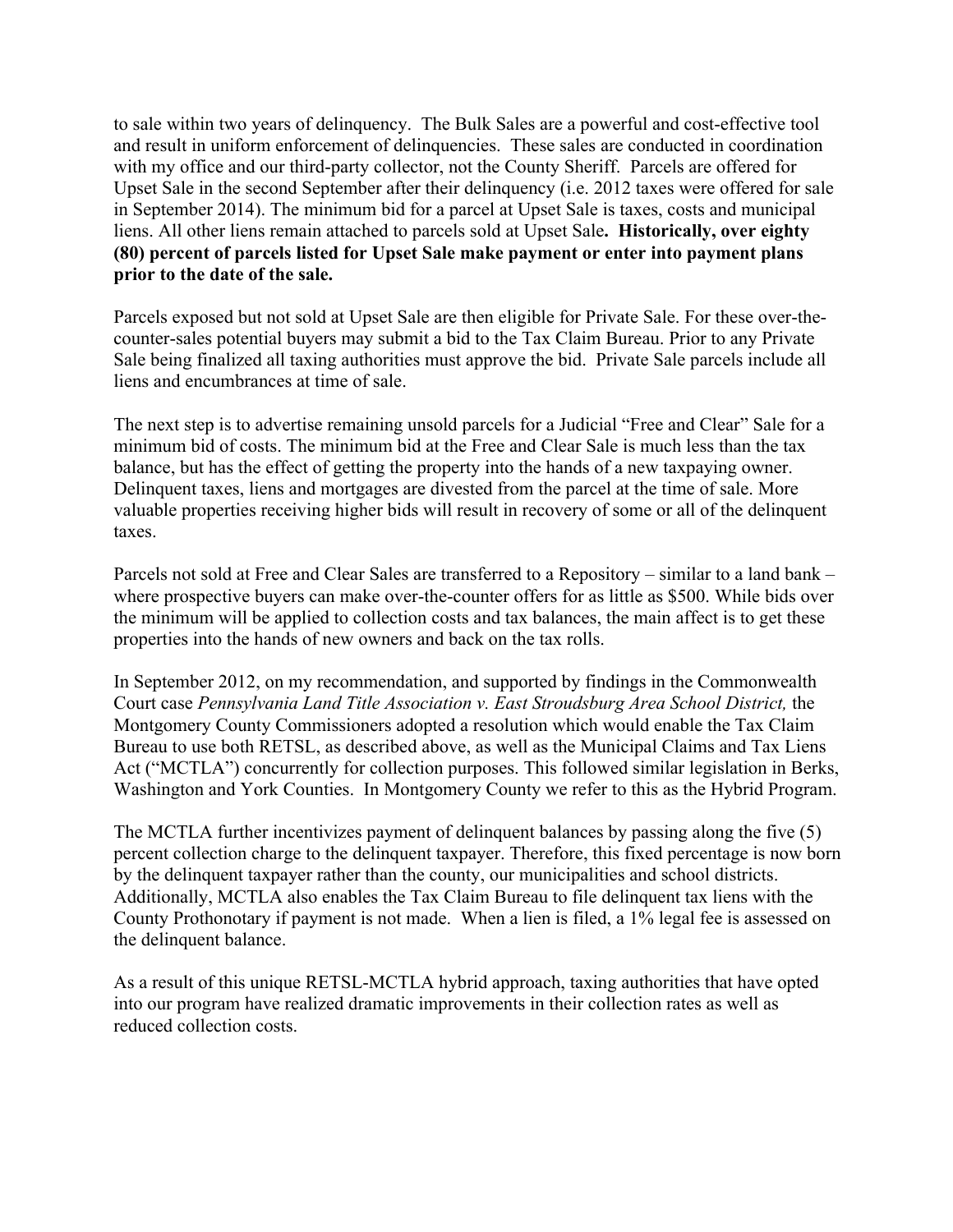- Immediately following implementation of the program, collections increased four hundred (400) percent during the first fifty (50) days of the year in 2013 when compared to the same period in 2012.
- By December 2013, after our first full year operating the Hybrid Program, we saw oneyear collection rates rise by more than 7 points to nearly 69%, compared to when the County used only the Real Estate Tax Sale Law prior to my administration.
- **Through November 2014, our overall two-year collection rate for delinquencies was 94.58%.** This speaks to the impact of the bulk real estate Upset Sale which took place this September, resolving many chronic 2012 tax year delinquencies.
- The hybrid approach has also helped some of our local taxing authorities resolve chronic delinquencies where they exist. For example, when the Norristown Area School District, one of the most financially challenged school districts in the County, returned their collections to the Tax Claim Bureau in January 2013, we found delinquencies going back as far as nine (9) years. In previous years the District had been utilizing only the MCTLA and had focused on short-term collections rather than resolving longstanding, chronic delinquencies. Our team worked closely with the District to identify these long-term delinquencies and to move chronically delinquent parcels through the collection process expeditiously. As a result, in the first year, through December 2013, the Tax Claim Bureau collected approximately \$7 million of a total \$10 million delinquent real estate tax balance that had been returned in January 2013, \$3 million of which was from properties with at least two years of delinquency. After being with the Tax Claim Bureau for over eighteen (18) months most of these chronic delinquencies have been resolved and the District has seen an overall increase in collections and a decrease in outstanding tax liens.

The Norristown School District's recently-completed June 2014 audit illustrates this point best. In June 2011, the Norristown Area School District had outstanding tax liens totaling \$5.1 million. By June 2013 that number had jumped to \$6.7 million in outstanding delinquencies. By June 2014, through the work of the Tax Claim Bureau and District staff, that number fell to \$5.7 million – a decrease of \$1 million, or 15%. As a result, the District's cash position has also improved.

Finally, one of the most important aspects of our approach in Montgomery County is to work closely with taxpayers to resolve their delinquencies early and efficiently. This helps taxpayers avoid having liens filed against them and incurring fees throughout the process. The Tax Claim Bureau works with delinquent taxpayers who have not defaulted on prior agreements to establish realistic payment plans made up of monthly installments to satisfy a delinquent balance. Additionally, the Bureau offers qualified taxpayers who are experiencing financial difficulty the opportunity to apply for Hardship agreements which allow even more flexibility than a standard payment plan. My office also works closely with various County departments and non-profit agencies that may be able to aid individuals experiencing financial hardship.